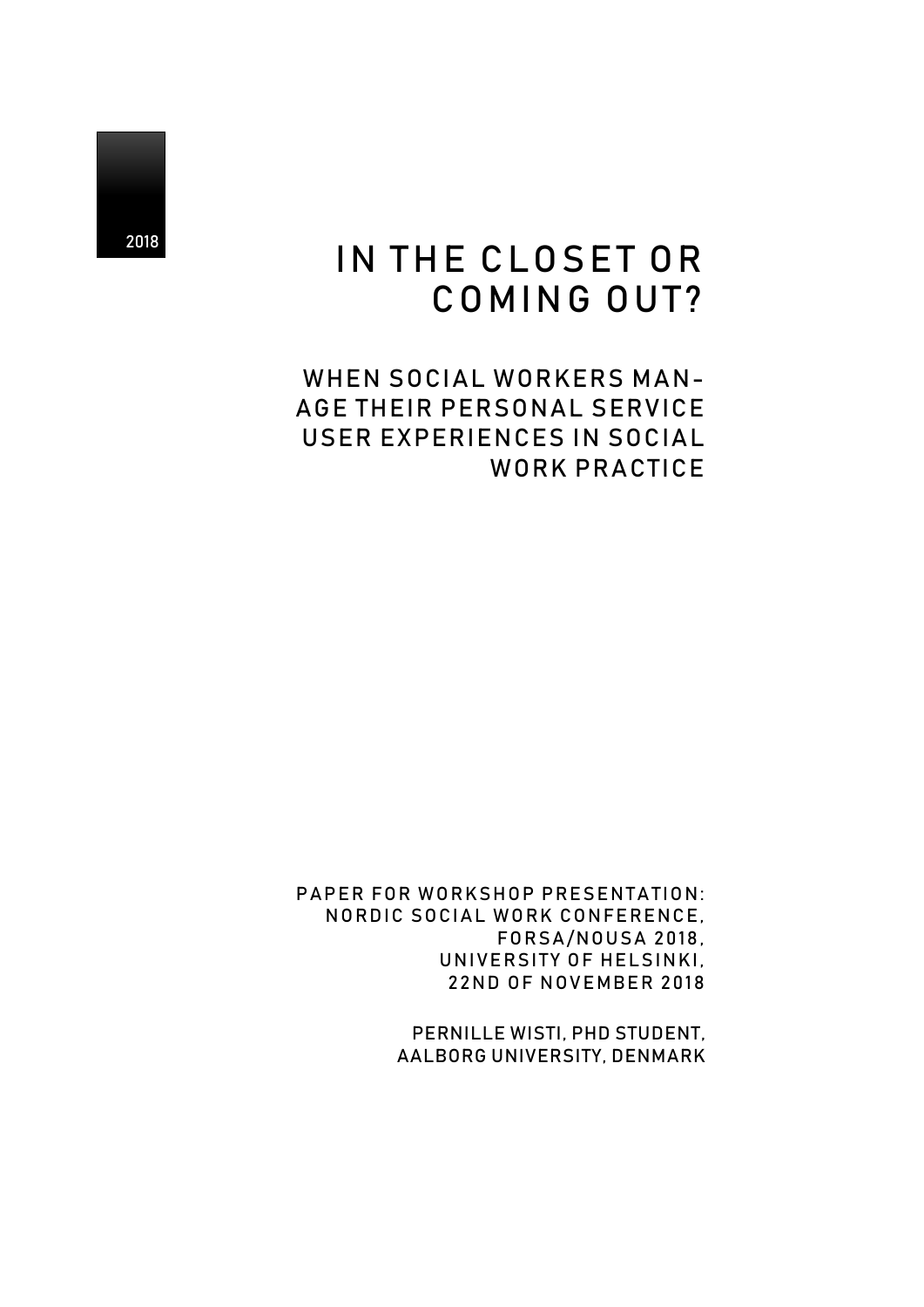## <span id="page-1-0"></span>Workshop abstract

Based on the current results from my ongoing PhD project, the focus of the presentation is the implications of social workers' personal user experiences in vulnerable positions. The presentation accentuates the intersection between two differently situated groups in social work: the users and the social workers. Yet, within this intersection, practices in social work unfolds as performed by social workers who also identify as human beings with user experiences. The power dynamics connected to the user experiences draw attention to the social worker's ability to manage their experiences. Related to present discussions of expert-by-experience knowledge, the research puts emphasis on social work practice in which user experiences among social workers themselves can be involved in their practice, whether subtle or deliberate. The research is carried out as participatory practice research in a collaboration with a participatory board of social workers with personal user experiences. Through narrative interviews and practice portraits with social workers with user experiences, the preliminary results imply embedded power dynamics in rules and standards. Within a Practice Theory framework, the social worker's doings and sayings and dilemmas of managing "being a social worker and service user in the same body" are important to professional responsibility, however, a particular empathy can trouble practice and requires self-reflexivity. The presentation concludes a need for further discussions of the stability of norms in social work practice and the legitimacy of social workers involvement of their user experiences as a part of their practice.

## Table of contents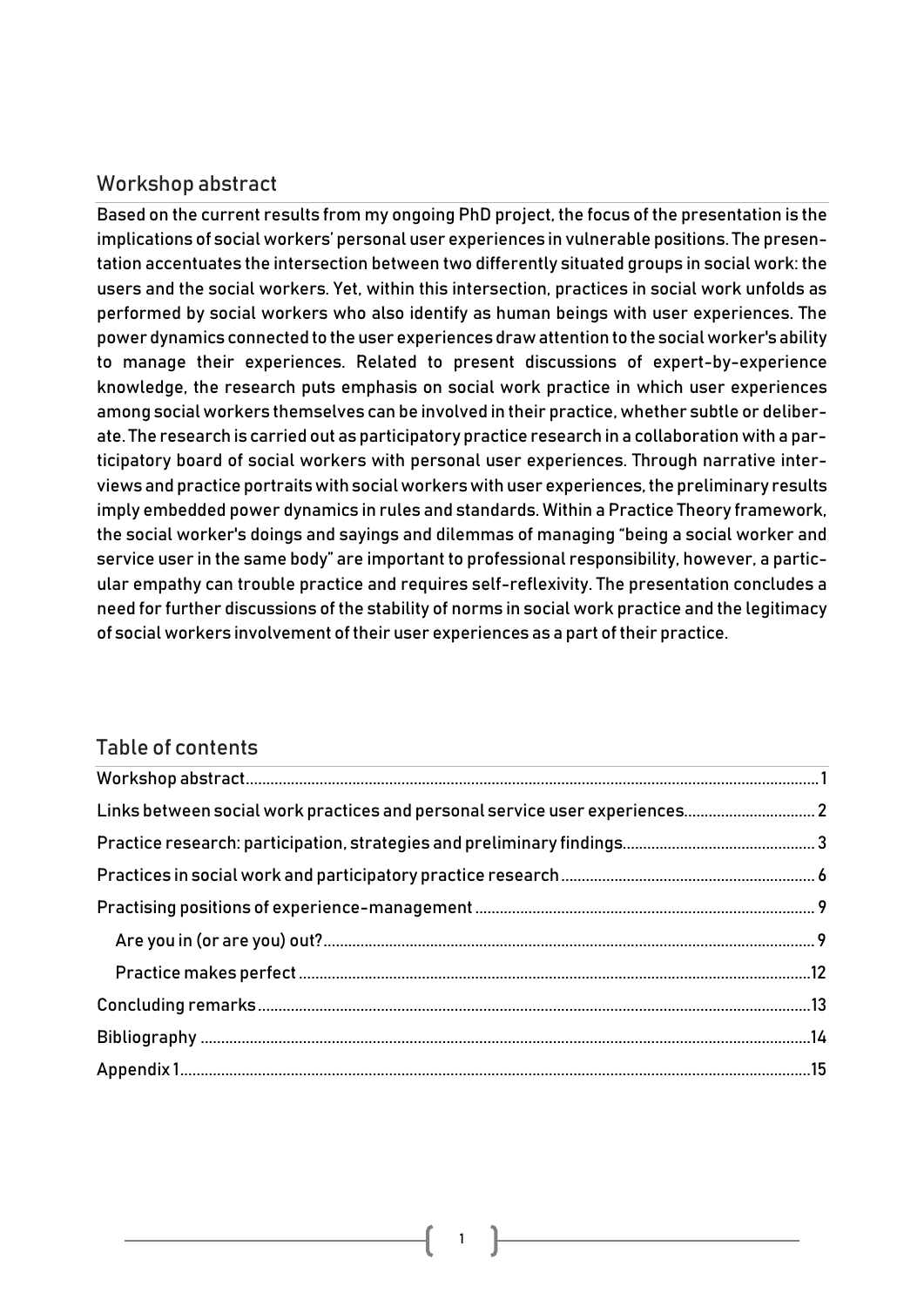# <span id="page-2-0"></span>Links between social work practices and personal service user experiences

In a Danish welfare context, peer-to-peer programmes seem hot and trending in social work interventions linked to the service users' personal recovery processes. For that reason, evaluations of such approaches have in been taking place the last few years led by the Danish National Board of Social Services, a government agency under The Ministry for Children and Social Affairs (Socialstyrelsen). The Board is currently conducting further evaluations, which will be published later this year and in the coming years. Yet, such peer-to-peer programmes are, as for now, primarily attached to recovery interventions in (social) psychiatry with an emphasis on the individual as an expert by experience (Korsbek 2013a), who benefits from the role of being a peer and at the same time is able to advice, educate and inspire other peers (Korsbek 2013b). As stated the National Board of Social Services are currently evaluating peer-to-peer programmes in human beings from Greenland in vulnerable positions, human beings in vulnerable positions of homelessness, drug abuse and domestic violence, human beings with blindness and rare disabilities, refugee and immigrant adolescents (Vidensportal). Such peer-to-peer programmes centre in a method based on a premise that the peers are open about their experiences to others and actively benefit from these in their interactions with comparable peers, yet also an emphasis on the relationship with professionals as a part of the recovery process (Korsbek 2016). An example of such premises is found in a course established and developed in the psychiatric field, in a Danish context translated known as "Employee with service user experience" (MB forløbet). The course requires the participants to be an educated health professional, social worker or pedagogue (ibid.).

As indicated the peer-to-peer programmes requires openness about the service user experiences, hence the title of the course. The peer-to-peer programmes' target group are to some degree similar to the participants of my research: professional social workers, including social pedagogues, with personal service user experiences in various vulnerable positions. Some of the research participants have completed the "Employee with service user experience" course.

Yet, according to the preliminary findings of my research, professional social work is based in practices in which far from all social workers are open about their service user experiences, whether with colleagues, managers or service users. In addition, if they choose to be open about their experiences it is not necessarily linked to experiences in psychiatry or recovery approaches. It was not surprising to me as I witnessed the same conditions when I was a student of social work and later in my work experience as a social worker, supervisor of social work interns and educator in social work. The experiences with such conditions made me wonder about the prerequisites of managing personal service user experiences in professional social work. Performing social work in drug rehabilitation with teenagers and adolescents, I met professionals in Alcoholics Anonymous/Narcotics Anonymous/Minnesota rehabilitation who were open about their experiences yet doubted by other professionals in their practice. And I met professionals who earlier in life experienced drug addiction but only told very few colleagues and emphasised a need for strict confidence when sharing.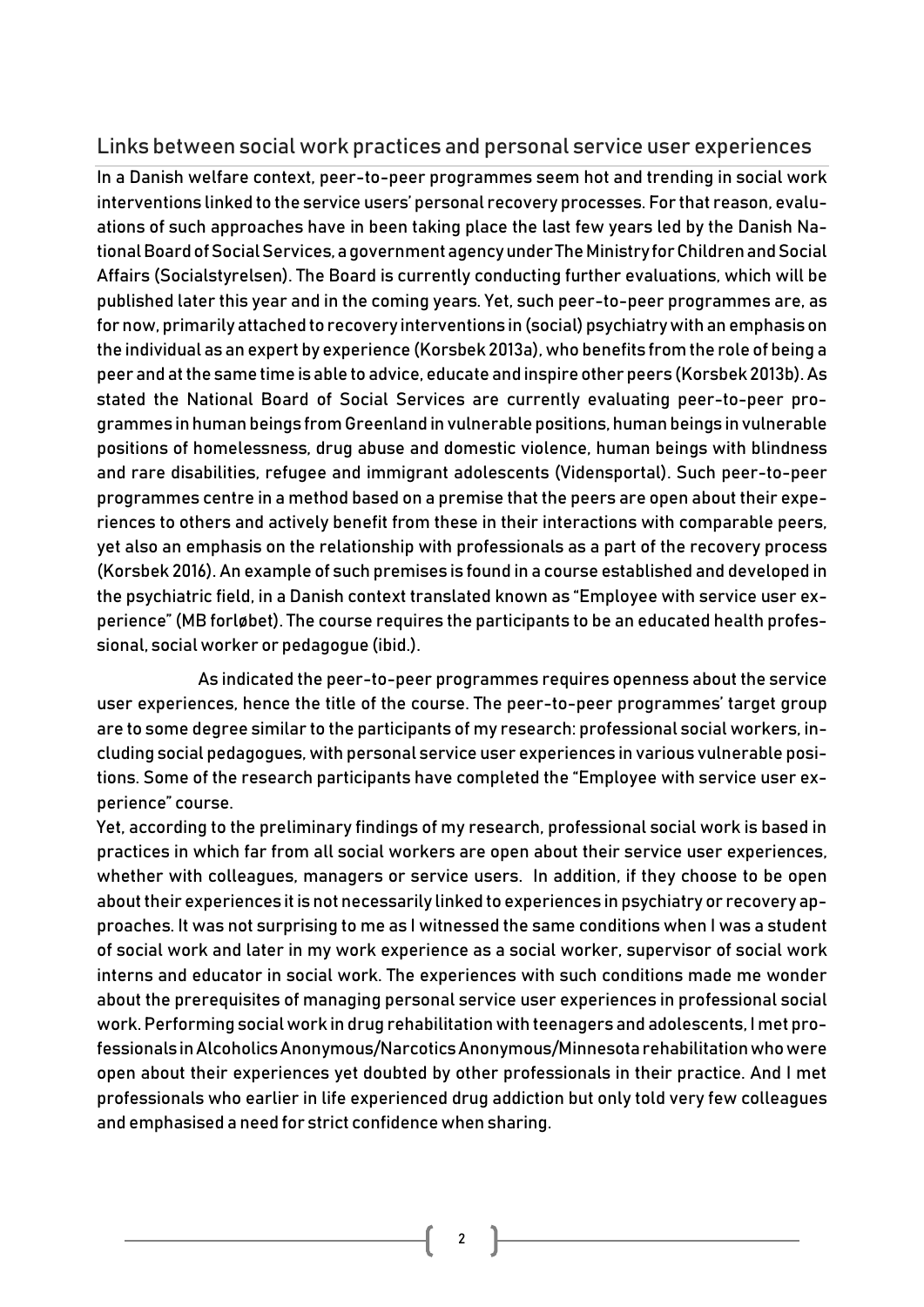To a limited extend, research about the implications of social workers' personal service user experiences in practice has been conducted (Korsbek 2013b). For that reason, it seemed relevant, appropriate, and beneficial to involve such social workers in the research process about their experiences, as not only interviewees but correspondingly in clarifying and discussing the relevant research focus, question and further research processes. Consequently, my PhD project focus' is practices in social work performed by such social workers.

# <span id="page-3-0"></span>Practice research: participation, strategies and preliminary findings

The approach of the research is founded and framed by practice research developed through various conferences, collaborations, discussions, and publications in particular during the last decade. Practice research can be described as a young scientific tradition with multiple approaches and comprehensions of what practice research is. Discussions of practice research have among others been taking place in conferences, which led to the currently four practice research statements: The Salisbury Statement from 2008 (Salisbury Forum Group 2011), The Helsinki Statement from 2012 (Helsinki Forum Group 2014), The New York Statement from 2014 (Epstein et al. 2015) and latest The Hong Kong Statement from 2017 (Uggerhøj et al. 2019).

My approach to practice research is inspired by the so-called participatory practice research (e.g. Andersen, Brandt, and Uggerhøj 2017; Uggerhøj 2017; Julkunen and Uggerhøj 2016; Uggerhøj 2014).Participatory practice research involves close contact, negotiations with, and participation of subjects in social work practice such as practitioners, service users, managers, caretakers and more in a close collaboration (Uggerhøj 2014). If we take that the practice research participants represent disciplines (e.g. pedagogy, social work, service user, researcher etc.), the collaboration can be multi-disciplinary. With inspiration from discussions of levels of collaboration (Leathard 2007), the participatory practice research is a setting in which the participants have varying levels of joint working. Collaboration in a qualitative design gives opportunities for impact and relevance of the research to practice, which can lead to innovation and problem solving (Nurius and Kemp 2014; Andersen, Brandt, and Uggerhøj 2017; Uggerhøj 2017; Julkunen and Uggerhøj 2016; Uggerhøj 2014).

In short, my take on participatory practice research aims to produce qualitative-based knowledge with and about social workers with personal service user experiences through collaboration during and negotiation of the research processes. Such collaboration and negation establish with a group of social workers with personal service user experiences who participate in the research's practice board. This to make the scientific knowledge relevant, applicable and demanded by the target group (rather than being pushed on the ones) whom it concerns andare likely to utilise and encompass the knowledge in practice. The take does not involve empowerment of the target group or to make specific, measurable changes in practice but to contribute to the influence of the conditions for social work in Denmark.

As participatory practice research is not about evaluating practice or commissioned research, the role of the researcher is, as in most other qualitative research projects, about reflexivity. Berger (2015) emphasises the relevance of the researcher's reflexivity throughout the course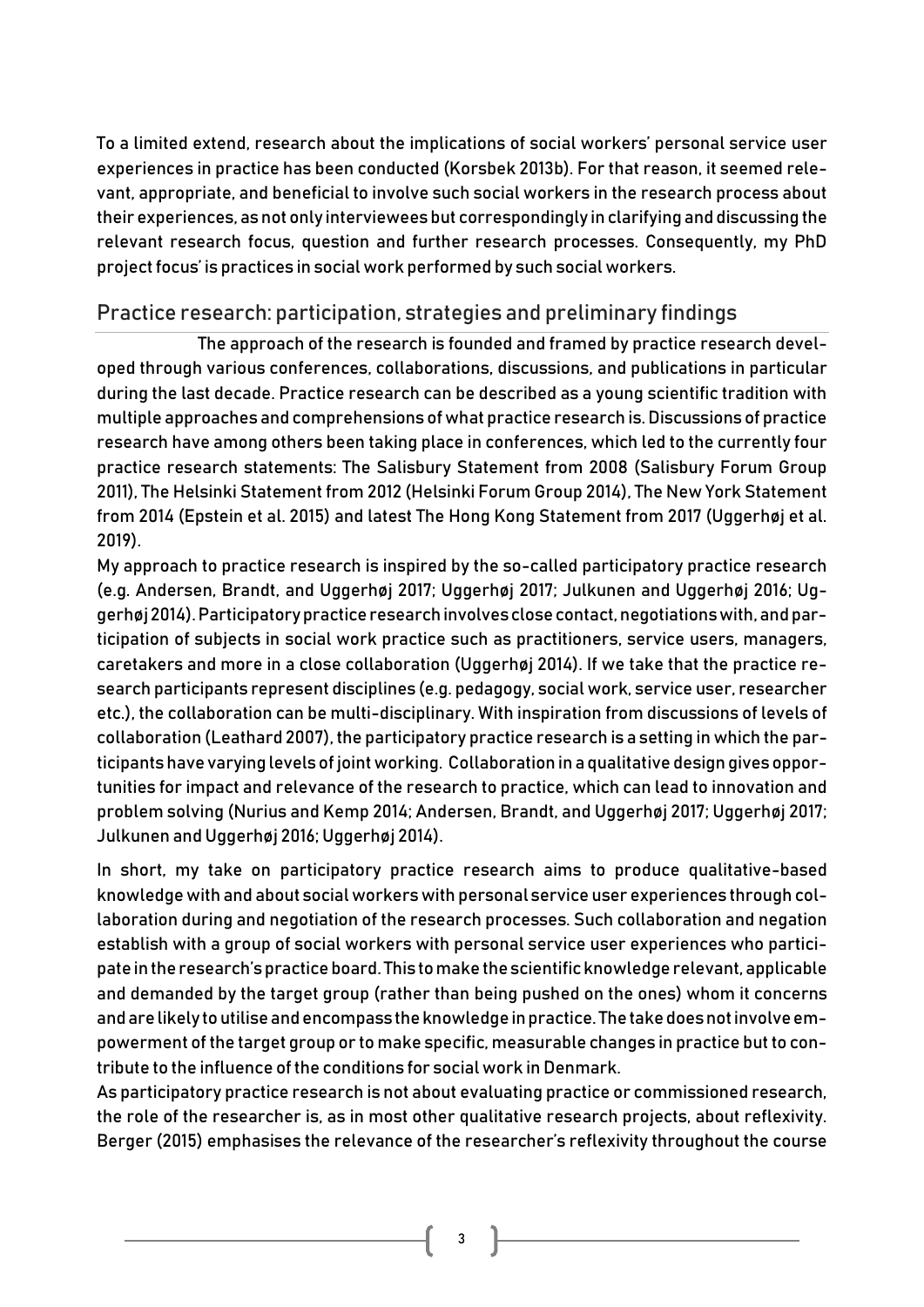of the study with the highlight of empirical practices. Participatory practice research entails, so to say, a must to "feed" both the practice field and the academic field. Reflexivity is important to more than the data collection(s) or analytical processes. Careful considerations about theoretical approaches to central aspects of the research design are essential matters. Here, inter alia the following discussion of research subjects related to the context and position of the research. This led me to an understanding of the context of social work with an emphasis on both a social and physical arena of practice, which I return to in the paragraph "Practices in social work and participatory practice research".

The subjects in the practice field are in my research defined as the participants of practice board and the group of informants, who participate in the data production. Both groups of subjects are selected by self-identified educated social workers with personal service user experiences in vulnerable positions. I advertised openly in two social worker unions' newsletters and journal, as well as online on social media for such social workers, who wanted to participate in the research. My selection strategy is influenced by self-selection. To my knowledge, no associations or forums incorporates a community for social workers with personal service user experiences, which are not directly related to recovery peer-to-peer programmes. As for that, it has been impossible for me to recruit participants in other ways; however, I had an initial response from close to 30 interested individuals. Another round of selection was operated to make sure all future participants were educated socialworkers. Some of the initially interested individuals withdrew, due to severe health conditions, expressed lack of mental surplus energy or did not respond to my follow-up emails or suggestions to meet any individual needs for special considerations. The final research participants groupin 16 informants and 5members of the practitioner board (of whom two have been replaced due to personal reasons, consolidated 7 members over time). The opening board meeting regarding research questions and approaches was heldin spring 2018, another is scheduledin November this year to debate findings and further data production, and yet another is planned to take place in late 2019 to discuss the analysis of the research and potential dissemination.

As participant in the research, yet also in practices in social work, the intersecting positions are performed by social workers who also identify as human beings with user experiences. My research includes participants with service user experiences, who all somehow involve these in their practice, whether subtle or deliberate, hence the workshop title metaphor "in the closet or coming out".

Above, I mentioned my qualitative approach to knowledge production, which indicates both possibilities and challenges in the research methodology and methods. I combine two qualitative methods: narrative in-depth interviews and so-called practice portraits. Practice portraits, developed in German critical psychology, can be described as a qualitative survey in which practitioners, in earlier studies, psychologists, describe their practices in various aspects, with the aim to develop and share practices in a collaborative process taking place during conferences for the participants (Markard, Holzkamp and Dreier 2004). While I combine two different methods to study social work practice, narratives and written portraits, a theme as transdisciplinary is relevant to scrutinise, when the participatory practice research's intention is the ability to transfer "knowledge into effective, high impact, sustainable action" (Nurius and Kemp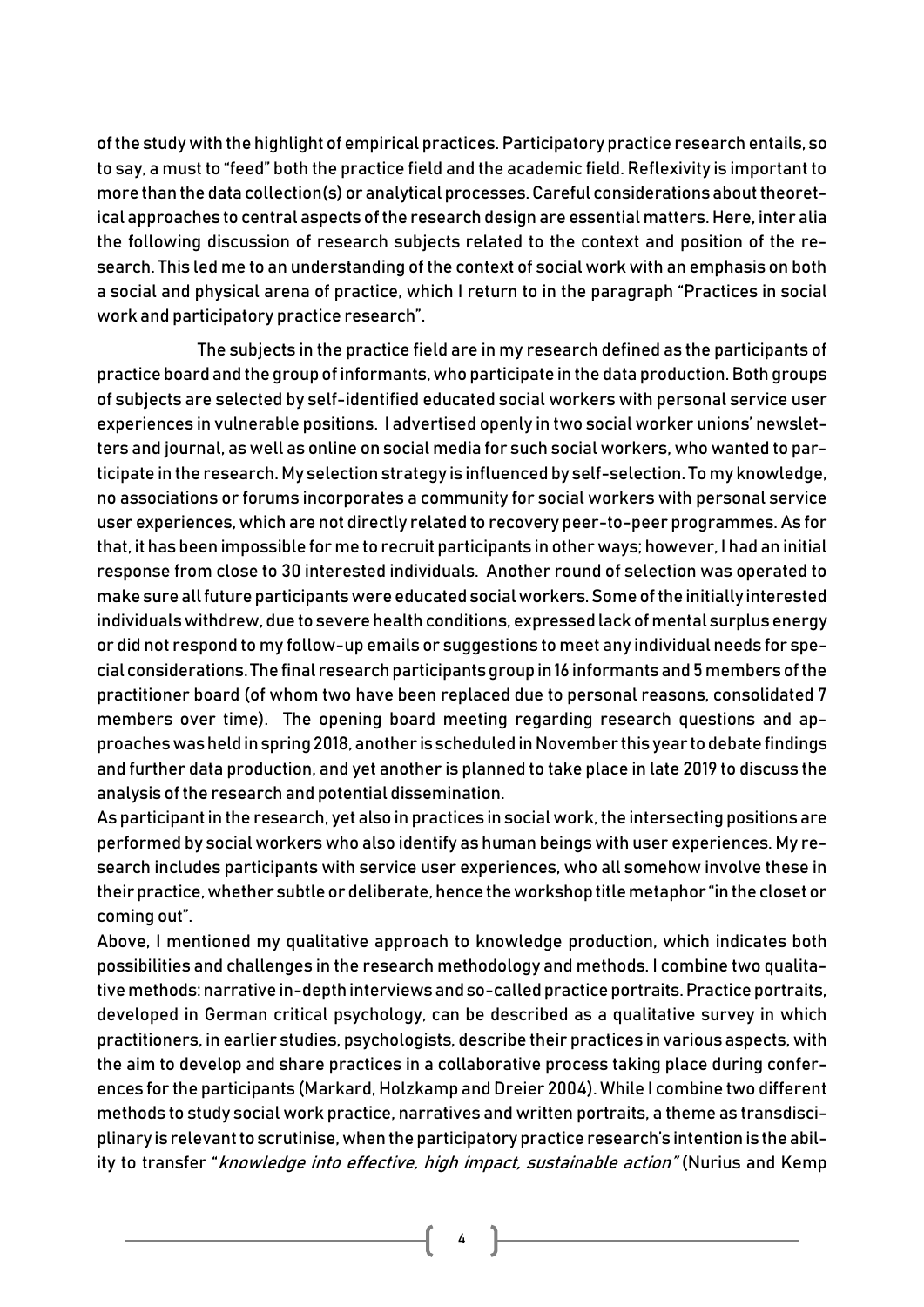2014: 625). This transference is an example of an approach to "feed" the practice field, as I see practice as a discipline.

Up until now, the preliminary findings of the study is restricted to findings of the interviews, which also lead to inform the questions of the upcoming practice portraits. Thus, I call attention to the fact that the below findings solely are based on the conducted interviews and only represent parts of the larger picture. An illustration of the coded thematics is found in Appendix 1.

I have translated all quotations from Danish, the first language of the majority of the informants and myself, to English. I have anonymised and pseudonymised the interviews according to my applied research ethics and current GDPR regulations.

An outline ofthe findings suggests embedded power structures or dynamics in unspoken rules and standards of social work when it comes to managing personal service user experiences as a social worker. Embodying being a social worker and service user in the same body narrate both potentials for additional professional competences and dilemmas in the role of the professional social worker related to colleagues, managers and service users and more. Potentials and dilemmas appear in the narratives of the informants' doings and sayings in their practice. In other words, the doings and sayings, including hiding, non-performing and silencing the experiences, unfold power dynamics connected to the experiences: taboos, stigma and embodying – e.g. looking "the type" who is/was in a vulnerable position – attach and attract doubt, questions and potential praise or judgement from others. The findings suggest a need to draw attention to the social workers' abilities to manage their experiences from the very first internship of social work education until and after leaving the practice field. The ability to manage the experiences is important to be able to perform in a professionally responsible manner, however also leads a particular recognition of the situations of the service users they meet in practice. Professional responsibility and the recognition seem to both trouble, and enrich social work practice and requires self-reflexivity in a lonesome context: all informants describe the lack of forum in which such reflexions can take place.

Another interesting finding is that all informants have service user experiences from multiple social work interventions. In the initial contact, most described one single category of service user experience. However, during the interviews the informants disclosed more experiences connected to different times in their lives and/or different institutional interventions. An example is an informant's initial description of a long-time sick leave because of severe mental health issues with a later, almost "by the way" disclosure of previous experiences with years of domestic violence. This leads to underscore the comprehensions and implications of the multiple vulnerable positions connected to the service user experiences.

As the findings indicate complex contexts of the social workers' personal experiences as service users and multiple approaches to managing these experiences appear to be suitable, possible or unlikely,the analytical takes follow in two. The firsttemporary pre-analysis is a practice theoretical discussion of the study and participatory practice research methodology. The practice discussion alsoserves the purpose to frame and inform the second temporary pre-analysis as practice constitute the social work field(s) in which the social workers manage their service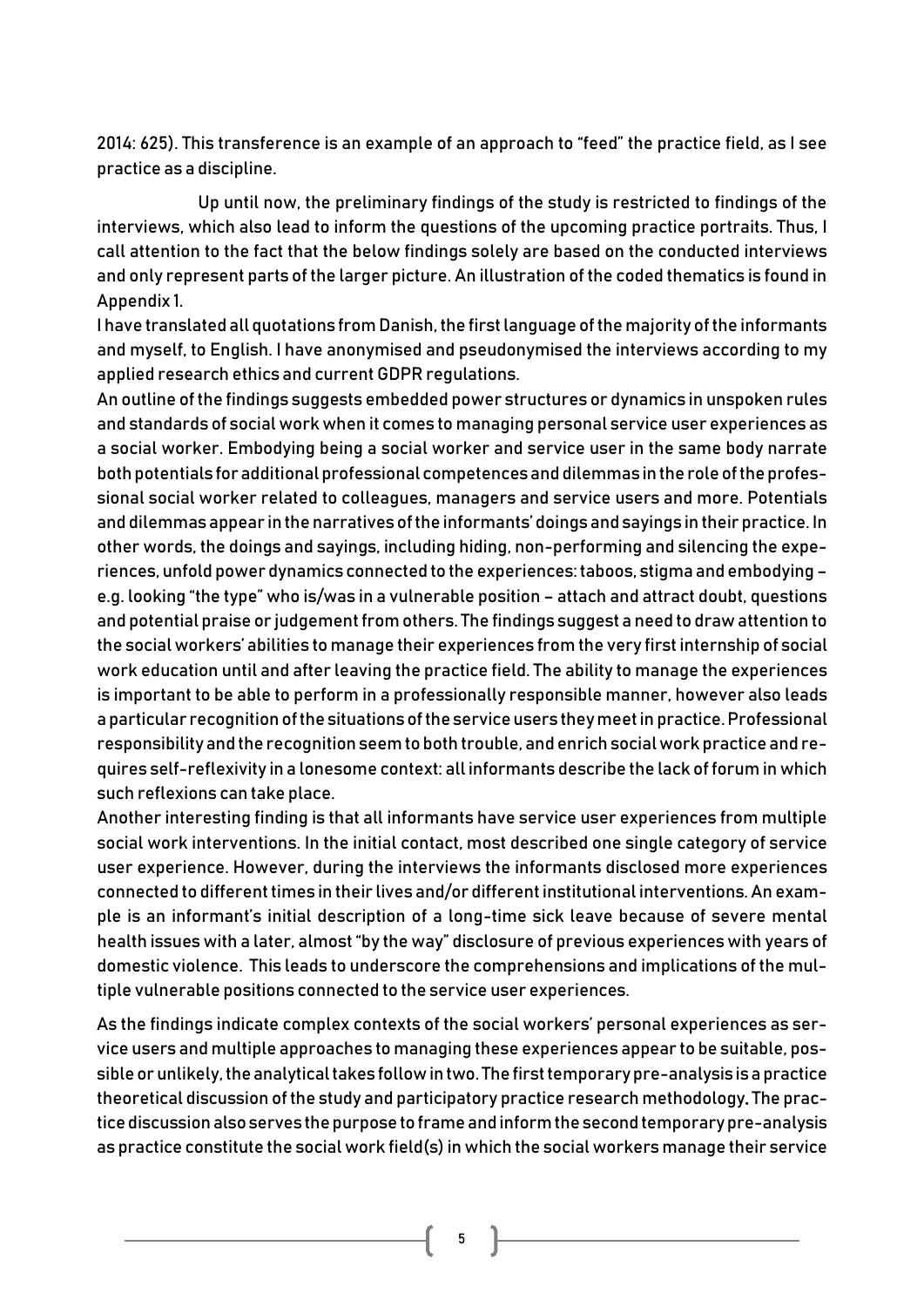user experiences. Therefore, the second temporary pre-analysis is a data-driven approach regarding management of the experiences with being "out" or "in the closet" in interactions with colleagues, managers and service users.

# <span id="page-6-0"></span>Practices in social work and participatory practice research

Practice is the core of my research - being participatory practice research with service user experienced social work practitioners, who reflect on their practice in narrative interviews and practice portraits with an aim to develop social work practice. Consequently, I find it essential to place practice as a context, both socially and materially. In the following, I will particularise my approach to practice. Later, I discuss how practice reflects the study'smethodology: the role of the practice researcher and the research participants.

Practice is a complex concept, potentially covering social, institutional, located, subjectivity/agency, administrative, governmental, intervening methods and more aspects. From time to time, practice is articulated in subtle common-sense ways indicating the real world or real life without any further explanation of what practice implies. Such comprehensions of practice might be unclear and imprecise. Studies of and with practice can be refined when the knowledge production is context-dependent and ensures relevance to practitioners (Uggerhøj 2008). Given that practices can differ in all of the above-mentioned aspects, my research limits to include some of those aspects and correspondingly neglect and emphasise some aspects of practice. I approach the term practice as context-dependent activities and knowledge and adapt philosopher Theodore Schatzki's (2002) focus on human beings who perform practice within social formations; with their bodies and minds, locations/sites and situations. Schatzki, who is considered a second-generation practice theorist, advanced the social (site) ontology, offers a framework of the practice of social phenomena and opening spaces of the social constitution (Schatzki & Natter 1996).

With the perspectives from Schatzki, practice in social work is entitled as "sets of hierarchically organized doings/sayings, tasks and projects" (2002:73). With great emphasis on practice as human doings and sayings with equal importance of both, Schatzki states practice is a "... temporally evolving, open-ended set of doings and sayings linked by practical understandings, rules, teleoaffective structure, and general understandings"(Schatzki 2002:87).

- Doings and sayings link practice to *practical understanding* in knowing how to do a certain act, to recognise, react and respond relevantly to the specific task (ibid. 77). In social work e.g. to handle case-management or to develop a relationship with a service user.
- Likewise, doings and sayings relate to practice via *rules* having the status of articulations, doctrines, guidelines, standards to instruct, enable and redirect human beings to act certain ways (ibid. 79). In social work e.g. journalising casework according to law or performing social work consistent to local guidelines.
- Practice is informed and constituted by *teleoaffective structures*, which regulate appropriateness, emotions, and moods of, what should or may be pursued and carried out (ibid. 80). Such normative and hierarchically structures owned by practice, and not humans, example as code of conducts, values of social work ethics.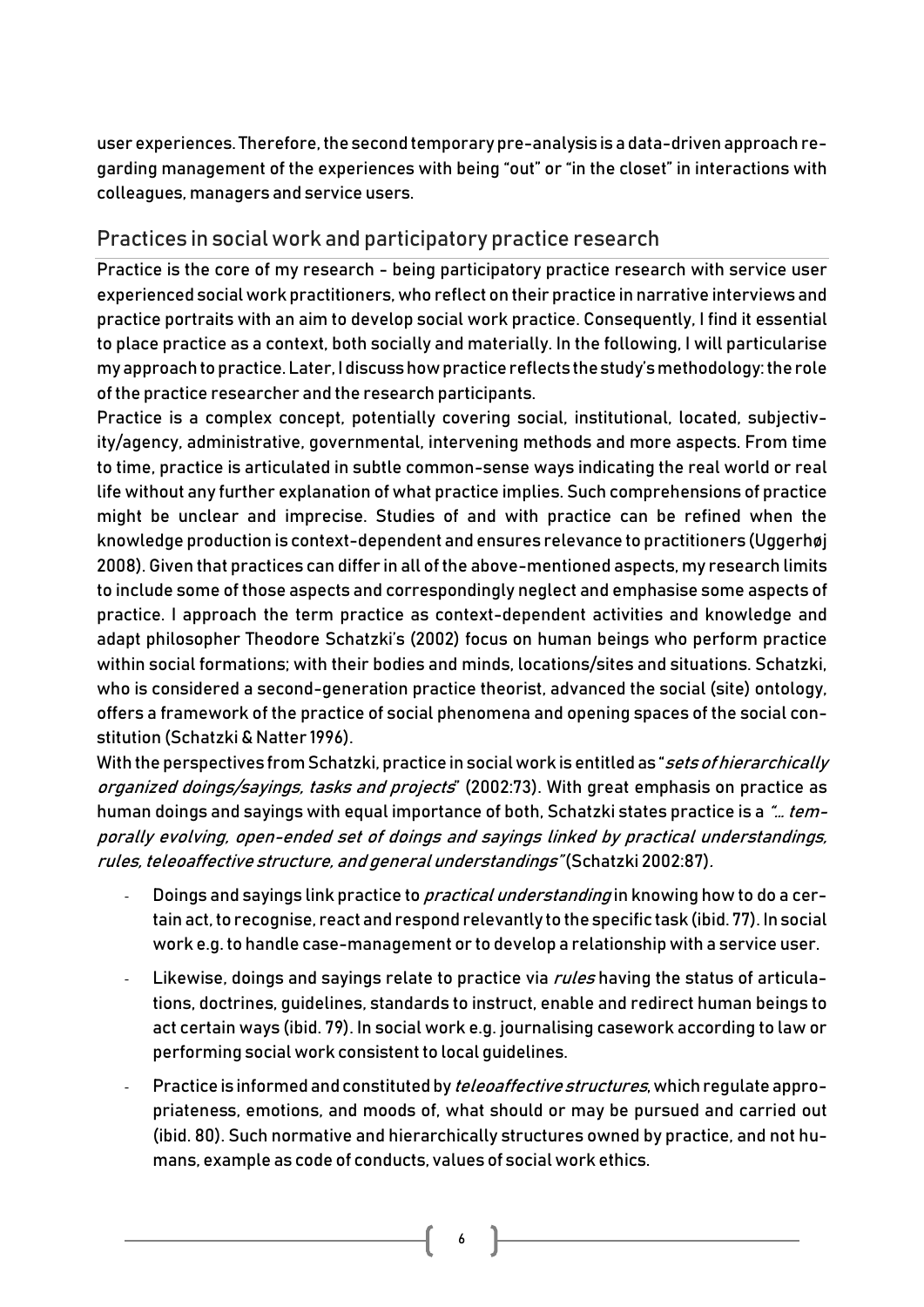Last, general understanding expresses through doings and sayings as per a sense of the common course of action, a shared involvement and project (ibid. 86). In social work as when social workers coordinate collaborative interventions.

In a Schatzkian practice-scene, the complex context is also incorporated by timespaces, considering that the social world is interwoven connections of practices, which interact and intersect in time (situations, moments) and space (location, site). Timespaces relate to practice, which defines the social world as the site of the social. Within time and space, human beings are positioned and position themselves and others through their doings and sayings in practices. Positions are not a stable or fixed but constantly change when subjects (here identical to agents) negotiate. Subjects seek to do, what makes sense to do within positions in space and time (Schatzki 2002:75).

I place practice as the concept of context framed by what Schatzki names site of the social (Schatzki 2002:152). My elaboration of practice incorporates such site ontological premises. Yet, to study practice as sited and social, an epistemological frame of situated knowledges (Haraway 1988) adds the partial and particular perspectives. When we are near our vision limits to the partial and particular. We are able to distinguish small details of the narratives and portraits with partial fragments of the articulated and particular sections. Such parts can be inputs to an ongoing social dialogue (Uggerhøj 2008). When researching practices through dialogues with service user experienced practitioners, collaborative qualities of knowledge production are essential.

The transdisciplinary researcher Donna Haraway (1988) argued for the lack of the social, historically and semiotically differences in authoritative biological discourses. She intensified her interest in epistemology and emphasised knowledge as differentiated in situated and located contexts. Haraway declares the vision and the gaze upon knowledge depends on the responsibility of active Seeing Eye; the view from a body, the located, positioned and situated partiality considering the "condition of being heard and to make rational knowledge claims... on people's lives" (ibid. p. 589). Hence, within which situated, partial perspective is specific information actual knowledge? It calls for discussions of the possibilities in vision and gaze: through the eyes of whom, we perceive.

Power aspects connect to the vision of the researcher - a matter of being in power and positioning oneself in the ability to see. To Haraway, vision is a partial and located alternative to relativism, which makes us accountable for what we learn to see (Haraway 1988). In participatory practice research, knowledge production is not something that belongs to the researcher, but a result of negotiations, processes of learning and not least a research practice which includes relevant subjects from the early research processes (Uggerhøj 2014). In this sense, the knowledge production is a result of collaboration between the researcher and the subjects of study. In my research formed by the participatory board and the interviewees, yet conducted by me.

Being influenced by Haraway's epistemology, my participatory practice research is, just as Haraway conflicts, not about *"appropriating the vision of the less powerful while claiming to see* from their positions" (Haraway 1988:584). An approach of situated knowledges to participatory

7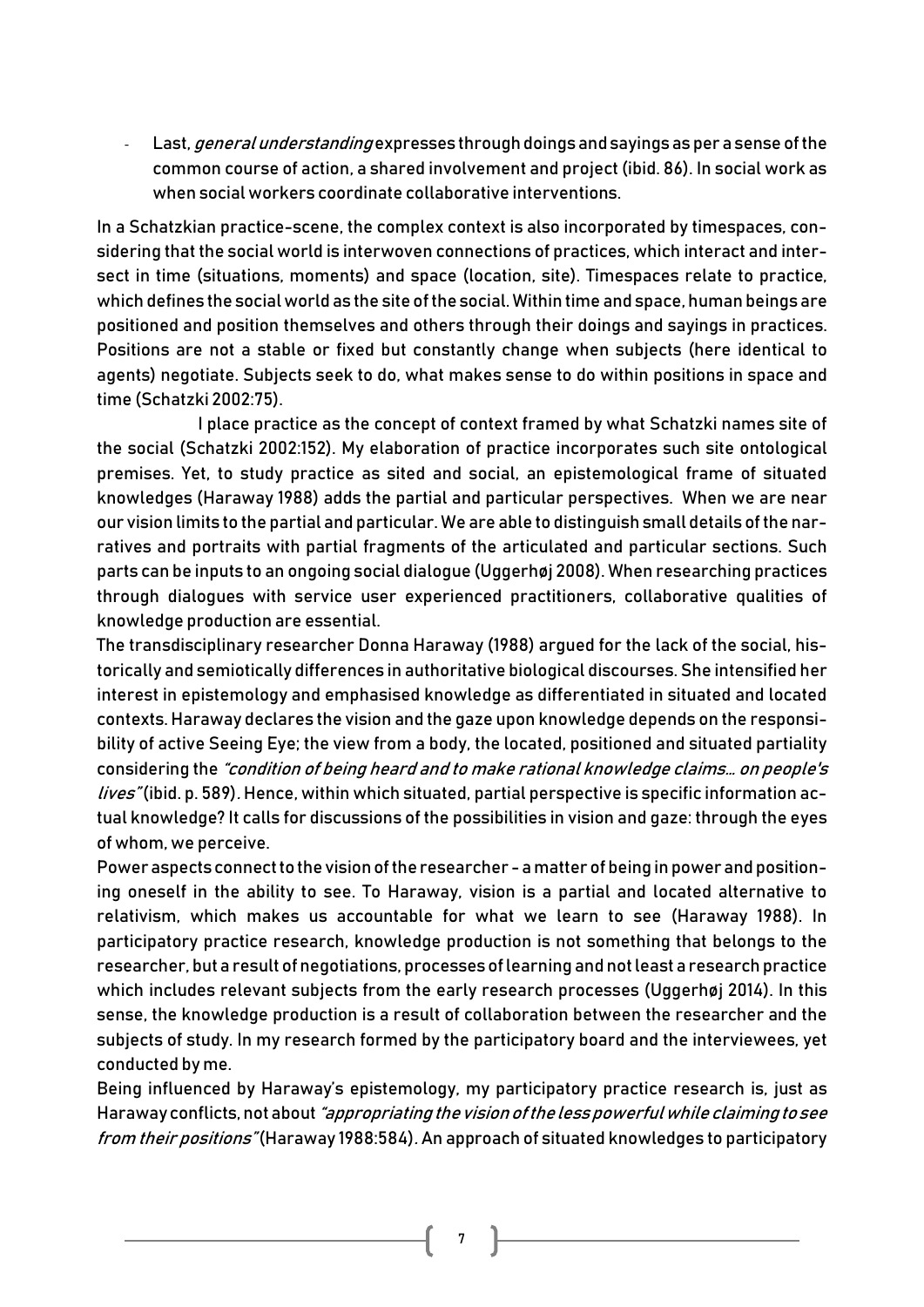practice research contain complexity and contradictions as a part of the structuring and structured (researcher's and study subjects') bodies as opposed to the researcher's unmarked view from above, 'the God trick' (Haraway 1988). Situated knowledges are about communities, not separated human beings, the potential of broad, or meta-vision exists in the particularly shared gaze. Both researchers and study subjects views are limited, simply because they are situated. To Haraway being situated means, our gazes are coloured by identity categories, personal beliefs, experiences, time, place and contexts and more (ibid.).

Participatory practice research is about the effort to listen to and acknowledge others' perspectives without claiming to see from their positions, as Haraway conflicts. This effort is corresponding to consider positions as situated and enable shared reflexivity throughout the research processes and shared language, which Jabbar (2011) amplifies. As reflexivity is a fundamental characteristic of qualitative research, Berger stresses the "... situatedness within the research and the effect it may have on the setting and people being studies, questions being asked, data being collected and its interpretation" (Berger 2015:220). The situatedness is a core value of the research'sknowledge production and I am accountable for the questions I askwhile qualifying them via the board meetings.

The illustration portrays the interconnections of practice and indicates how sited practice, with its' tasks and projects, its' doings and say-ings interact with Schatzki's four components, and how timespaces emphasise the particularity of practice. The silhouetted group surrounding the middle of the practice circle are the in-formants. Some of them are visible; the ones I meet and interview. Others are, though just as much a part of practice, invisible to my researcher-eyes; the ones I do not interview. It directs to the point of my limited vision and directs as well to ap-proach of situated knowledges to practice contexts. The lower group is the participatory board, who I collaborate with during our shared board practice. The walking silhouette next to the board is I as a re-searcher. The walking movement signals the need and ability to be flexible as a researcher. As both the board and informants, all stand up, which specifies the situated moments, we share. At the particular moment, we all stand (as we might change positions), ready to negotiate and move towards each other.

To sum up the connections between timespaces of practices as the site of the social contained by an approach to the study of social work practices based on situated knowledges, the below illustration is an attempt to portray the interconnections. Within my research position and practice frame,



social work practices are considered as interconnecting doings and sayings performed by social workers with service user experiences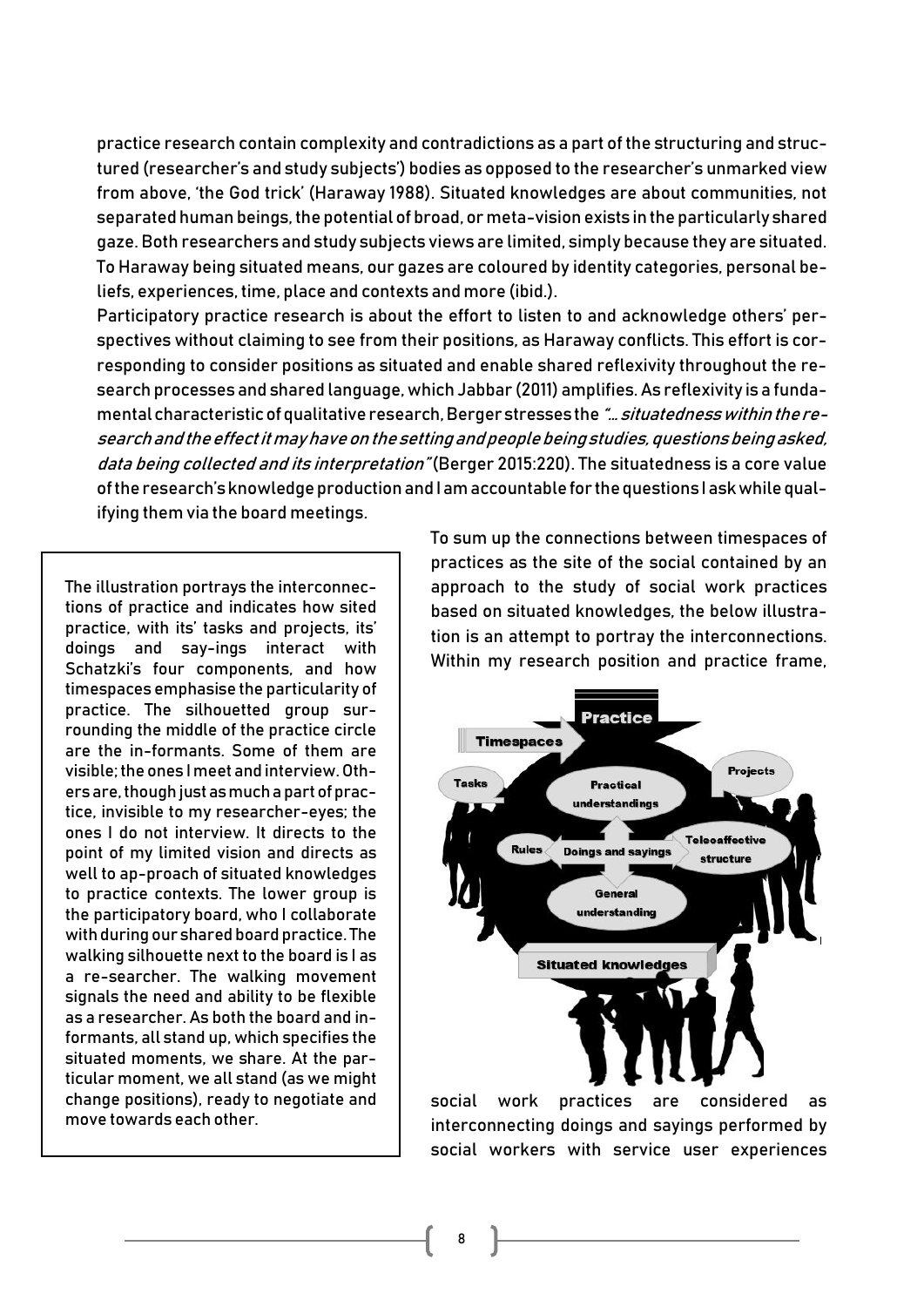indicated in their tasks and projects embedded by practical understandings, rules, teleoaffective structures and general understandings.

In my approach to participatory practice research, social work practices are possible to study through situated knowledges with partial and particular perspectives and visions of practice in a social site ontologist approach to bundles of practices.

## <span id="page-9-0"></span>Practising positions of experience-management

In the below, I will discuss analytical approaches to the informants' narratives regarding how they position themselves and manage their service user experiences as human beings inworkrelated contexts. Here, I choose to focus on the narratives about "coming out" with their experiences or (somewhere in between) "staying in the closet". The closet metaphor is often used to describe someone in a situation, where coming out is unwanted, risky or connected to being in denial. I do not support such an approach since the closet metaphor involves some kind of normative perception of what is not enough disclosure. Thus, in the following, I will apply the term passing incognito (meaning not appearing as or avoiding to be recognised).

Närhi (2016) examines an approach to 'person in environment' to organise social work and outlays the environment as a coordinating framework of interwoven social and physical holistic perspective on human lives. Social workers discussed the notion of 'person in environment' over time (ibid.), however,the focus seems to neglect that social workers are likewise 'persons in environment'. This is where the concept of context – or practice - is relevant to dwell on. As stated above, I relate to Schatzki's practice theory and will in the following solely focus on two concepts: practical understanding and teleoaffective structure in doings and sayings (Schatzki 2002).

Social work narratives about managing personal service user experiences occur in four different positions in a spectrum from out to passing incognito. First, *out* connects to being open about personal service user experiences in all or most work-related situations in encounters with colleagues, managers and service users. Second, *disclosure in specific situations* links to initiate disclosure under particular conditions when there seems to be required or relevant. Third, indicated or outed by others or structures attaches to hierarchal positioned others who demand the social worker to out parts of their personal service user experiences. This position also entails structural aspects such work experience gaps in resumes. The fourth and last is the *pass*ing incognitorelated to varieties of choices of not to be open or exclusion from being open. Often it is associated with protection of oneself.

#### Are you in (or are you) out?

<span id="page-9-1"></span>Concerning the first position of experience-management, *out*, the interviewee Anders explains:

"Related to the group of colleagues, I have always been open about my background. It comes up quickly – an upcoming Christmas lunch, where I say: I do not drink. Personally, I did not know that AA existed, so I am not afraid to say, that I participate in AA meetings. People have to know it exists. Both the person him/herself but also for the sake of their spouses, uncles and so." (Anders, Interview, 16<sup>th</sup> of May 2018)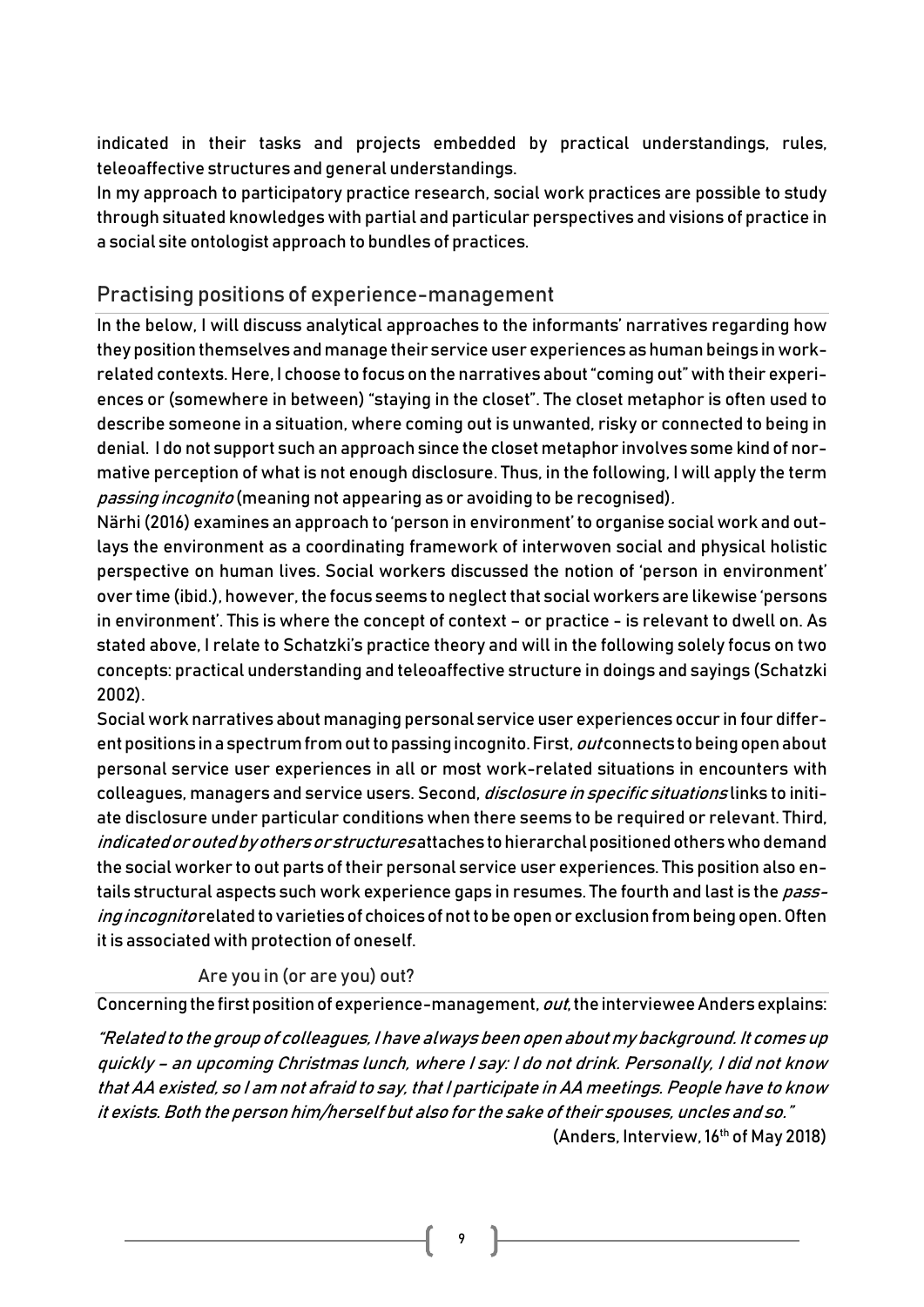Since drinking (heavy amounts of) alcohol connect to Danish Christmas lunches, Anders choose this topic to share the fact that he considers himself a Sober Alcoholic, a term closely linked to the Alcoholic Anonymous programme-language he is familiar with due to his participation in the meetings and later as AA Sponsor.

One could argue that Anders position as *out* closely links to have a good reason, which reminds of the *disclosure in specific situations* because he does not consume alcohol and plans to attend a Christmas lunch with alcohol served. The announcement of his choice not to drink functions both as a preparation of the colleagues, so they are not surprised or find themselves in uncomfortable situations if/when they suggest to serve him alcohol. Additionally, the announcement connects to what Raun (2012:294) describes as the positive role model, who inspire others. Sharing the message of the Alcoholic Anonymous programme can lead to helping other alcoholics as the 12<sup>th</sup> step in the 12-step programme: "Having had a spiritual awakening as the result of these steps, we tried to carry this message to alcoholics and to practice these principles in all our affairs"(Alcoholic Anonymous). Considering having a reason or occasion to be out, Anders tells that he has *always been open* and throughout the interview elaborates on the many ways he has managed being open. Due to the position of his narrative, I suggest above quotation as an example of the *out* position, as his position does not limit to specific, planned situations.

As for the second position of experience-management *disclosure in specific situ*ations, the relevance of why to whom and when becomes highly important. An example of such a position is articulated by Janus, who has been sentenced to jail for "Offences against Public Authority, etc." under the existing Danish Criminal Code. Janus struggle to find a job, due to the requirement to verify no criminal record. Due to the verdict, he must prepare the appointments committee during various job interviews that he is unable to meet the requirement. He finds himself turned down:

"When I attend job interviews, by and large, they always turn me down because of the criminal record. It stops nine out of ten of the jobs I have applied for. Even those where my chances were good – it is always the one, which kills it"

(Janus, Interview, 8th of May 2018)

Later during the interview, Janus describes how the caseworkers of the job centrequestion him when he explains the reason for being turned down. They are surprised and refuse to believe him: simply because he does not "look the type"who abused a police officer. He does not appear to embody the violent"type".

Such examples of positions mentioned have parallels to coming out narratives, in particular, developed in cultural studies of gender and sexuality. Plummer (1995) found evolving patterns in gay and lesbians' coming out stories from the suffering adolescent, later struggling with an enemy to the reinforced grown-ups in compatible groups of people. Anders' narrative can be comprehended as such an example. Manning (2014) argues for seven lesbian, gay, or bisexual coming out typologies that can contribute to further studies of disclosure practices. Janus' narrative indicates similarities with Manning's typology "Pre-planned Conversations", as Janus brings up his criminal record during the job interviews to prepare the appointments committee of what will appear when they later ask for a blank criminal record.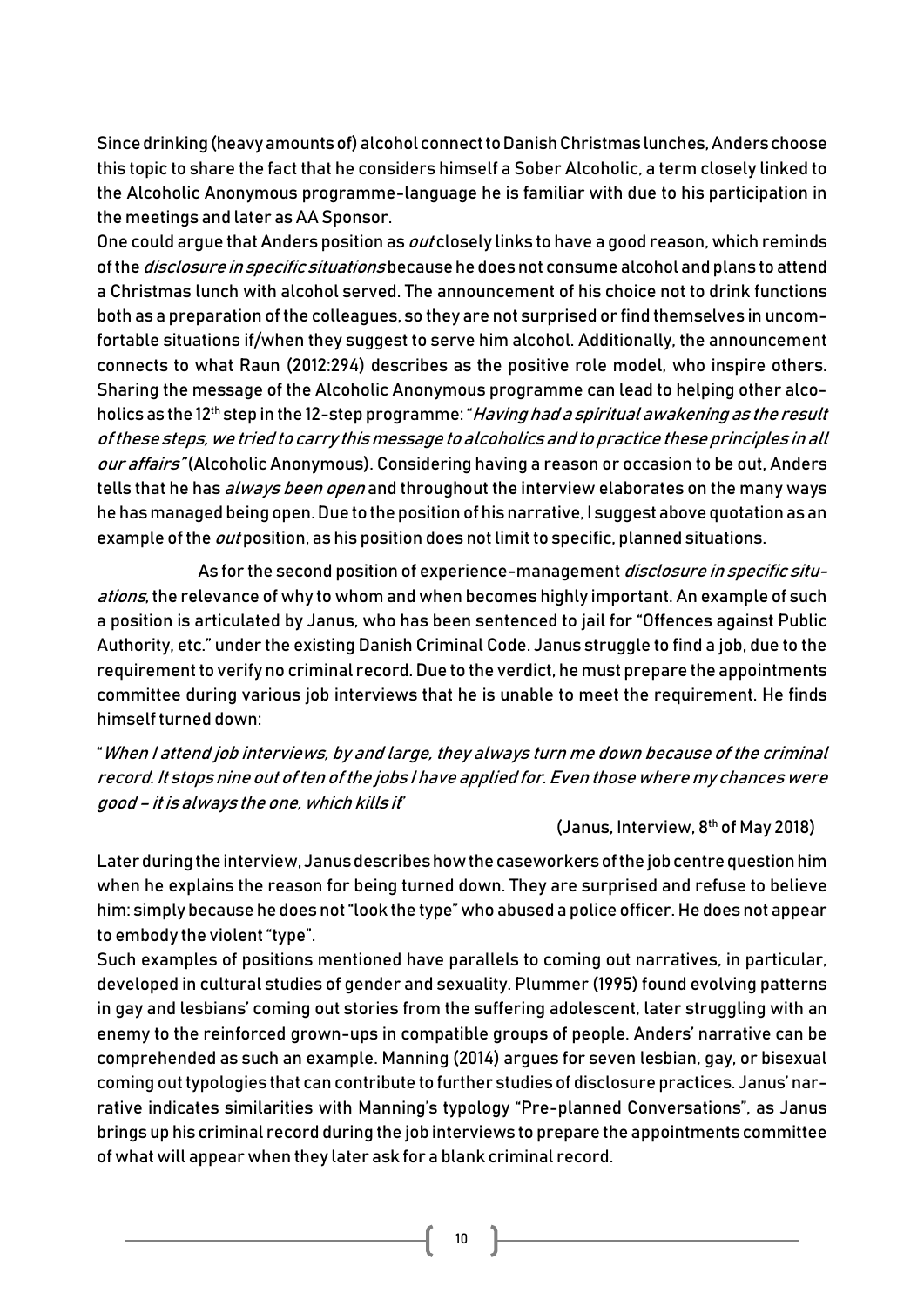However, I find differences from Plummer's and Manning's approaches to coming out. Positions of experience-management appear blurred in some cases. Cultural studies as Plummer's and Manning's have emphasised coming out conversations, but how about the ones who (partially) choose, refuse or are excluded from coming out? Who has to explain themselves to who?

The third position, *indicated or outed by others or structures*, has similarities with Manning's typology "Coaxed Conversations" in which nudging or hinting someone to come out is involved. The third position of experience-management does not necessarily implicate telling the full story as Manning's "Coaxed Conversation" implies. In spite of this, nudging and hinting "something special" about a person can lead to questions which makes it difficult not to answer. Karina told me how her service user experiences became important for others already from the internship during her social work education. Due to previously failed exams, a longer sick leave related to emotional, and behaviour problems, she was given dispensation to take a final internship to be able to graduate. She describes the internship as a matter of life or death and was told by teachers to communicate her situation to the internship supervisor:

### "My supervisor had to know. I was told to say that by the school… It was not that <sup>I</sup> could have another try"

#### (Karina, Interview, 16<sup>th</sup> of April 2018)

Later, Karina explains how she went into details to her supervisor on her reasons to be under pressure during the internship. She felt comfortable about it because of the positive nature of the relationship with her supervisor and was given time off so she was able to participate in therapy-like sessions with a social worker in an intervention for adult children of alcoholics. Karina's position suggests that *indicated or outed by others or structures* involves choices in how much to share and the right to share experiences in a safe environment. This way the position differs from the typology "Coaxed Conversation".

Raun's study of people who identify as trans points how "the closet" circles around secrecy or disclosure "where it becomes almost impossible to decide when one discloses too much or not enough" (Raun 2012:331). He argues that coming out as trans includes the risk for the identity to be overdetermined by such disclosure. An example of this complexity and risk of being looked upon as a biased professional is told by MD (Interview, 7<sup>th</sup> of May 2018), who was open about her bipolar disorder and multiple hospitalisations in psychiatric units. She articulates how her colleagues questioned her empathy, stated she was biased and her suggestions were affected by irrelevant to the service users or motivated by her personal experiences. Raun (2012) puts forward that both coming out and "the closet" metaphor involves oppression and discriminatory acts relate to visibility and presence.

The fourth and last position, *passing incognito*, signifies multiple reasons, not to disclose personal experiences. Aya (Interview, 17th of April 2018) told me that she never tells her service users that she too is a service user and have been during the last 17 years. She talks through several reasons: the caseworker role when informing service users about unwanted decisions; how being *out* links to being unprofessional (depending on what it means to be professional); her critic of hidden yet self-interested motives to indicate an undeniable ability to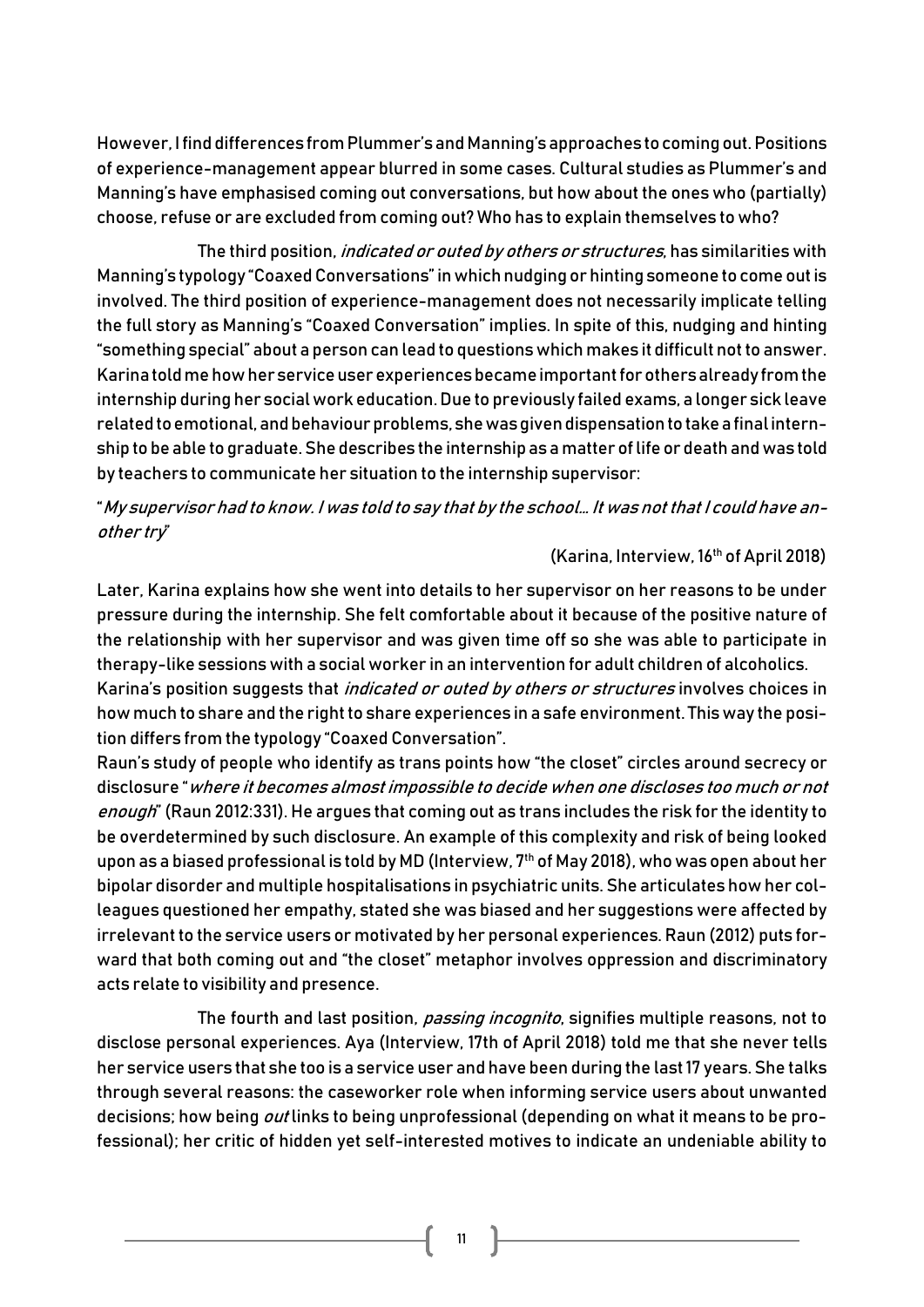listen and understand in special way which is impossible for social workers without service user experiences; and finally the matter of protecting her private life as she writes adjudications on behalf of the employing municipality.

Aya's position can be interpreted in numerous ways. I focus on the reason related to her critic of hidden yet self-interested motives and find parallels to the resistance of inclusion Ahmed (2017) discussed. Ahmed sceptically argues inclusion is initiated with an invitation one ought to be grateful for. Still, with sometimes only a few options, we agree with inclusion within a certain institution of reproduced unjust logics because we have to survive and receive benefits (as a working relationship with the institution). Ahmed claims counter-arguments for inclusion as she finds it necessary to "expose the injustice of how institutions give support to some by not supporting others" (Ahmed 2017:264). Aya's reasons might not be examples of exposing unjust institutions but relates to a potential and sometimes manifest practice in an institution where service users must be grateful to be heard and understood by someone who recognises their struggles. Also embedded in Aya's critic it reminds us that inclusion is limited to the invited, both for service users in general and for the social workers with service user experiences who find it possible to be open about their experiences.

#### Practice makes perfect

<span id="page-12-0"></span>Whilst positions of experience-management, have parallels and differences from coming out narratives and critic of both consequences of "the closet" and inclusion, altogether many of the practices of the social workers with service user experiences have matches with Raun's study of trans people, when it comes to the risk of the identity to be overdetermined. My above pre-analysis hints that the implications of practices performed by social workers with service user experiences involves evoking bundles of sites with tensions in personal experiences, social connections and theoretical comprehensions of practice. As my pre-analysis focusses on experience-management, Schatzki's practical understandings emphasise the knowing of how to manage particular tasks. Experience-management is based on lived experiences within different roles of the service user and social worker.

Camacho (2016) calls attention to the emotional aspects of lived experiences as a part of his practice in caregiving, social work and research which is similar to the way some of the informants find the risk of being (seen as) less professional. Likewise, Schatzki's *teleoaffective struc*ture pays attention to relevant reactions and emotional responses to practice. With the suggestion to study emotional features of research processes (Camacho 2016), it calls for both my researcher sensitivity and for exploring the informants' possible emotional longing to be approached as whole and multi-experienced, yet also an emotional request not to be over-determined by their service user experiences in their social work practices.

As various degrees of being out(-ed) or disclosureareemphasised in three out of four positions, I underscore that *passing incognito* or being "in the closet" does not mean shame, denial or lack of reflexivity. Some of the interviewed social workers with service user experiences express the motivation to help others and break taboos associated with e.g. drug abuse or psychiatry in various experience-management positions. Likewise, I find critical strategies across the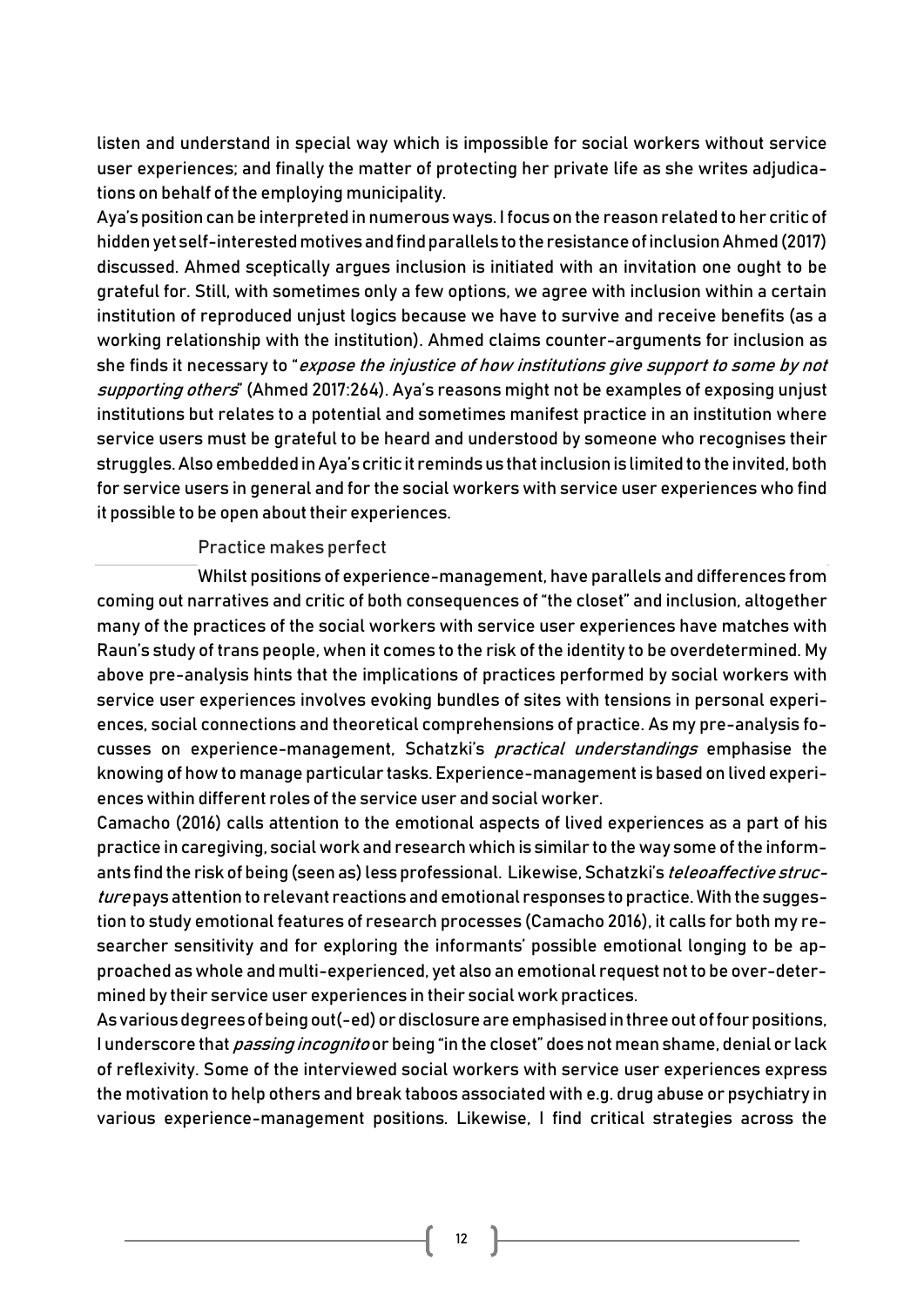positions related to the discourse of a social change expected to be carried by such social workers. As Raun (2014) stresses: who is given voice and agency – which experiences or who has to be revealed or explained and for whose sake? To some degree practice seems to favour the ones, who appear "open" and "honest",which links to trustworthiness. In spite of that, it depends on the seeing eye, as openness can lead to negative consequences for the individual social worker.

Across positions of experience-management, the informants call for forums with other social workers and accentuate the absence of such. Managing service user experiences is a lonesome job and is crucial to be able to discuss and inform social work practices performed by social workers with service user experiences.

## <span id="page-13-0"></span>Concluding remarks

In this paper, I have discussed my comprehensions of participatory practice research and theoretical approach to practices in social work related to the study of the implications ascribed to service user experiences among social workers and the connected potential contributions to social work. Within Schatzki's practice theory frame, the social workers' practices as doings and sayings with emphasis on their practical understandings and the teleoaffective structures, their service user experiences produces opportunities and dilemmas when managing "being a social worker and service user in the same body". Positions of experience-management are important to professional responsibility and helping service users. I discussed four positions: Out, Disclosure in specific situations, Indicated or outed by others or structures and Passing incognito. The positions stress various circumstances affecting their particular practice. However,the absence of forums to share experience-management influence both practical understandings and teleoaffective structures.As no guidelines are given, the powerful structures are arbitrary and at times hidden in social affairs. It leads to a lonesome task for the individual social worker to solve via self-reflexivity.

I have argued that patterns in experience-management are parallel to coming out narratives; nevertheless, the same patterns differ from the gay, lesbian, and bisexual narratives. The risk to be looked upon as less professional links to trans coming out narratives, when overdetermination jeopardises the size of the experiences. The potentials and struggles in the experiencemanagement display, among others, in relationships with service users, social work colleagues, managers, internship supervisors. The consequences of the social workers' personal service user experiences come to light in work-related social sites.As social workers'personal service user experiences seem to scratch the norms in social work practice, the experiences associated with delicate power structures: uncertain expectations, unspoken rules, and questioning the legitimacy of social workers' involvement of their user experiences in practice.

The delicate power structures bring attention to what kind of emphasis is put on lived experience as a part of a particular social work practice. Therefore, I call for further discussions of the norms of social work practices and involvement of lived (service user) experience in social work.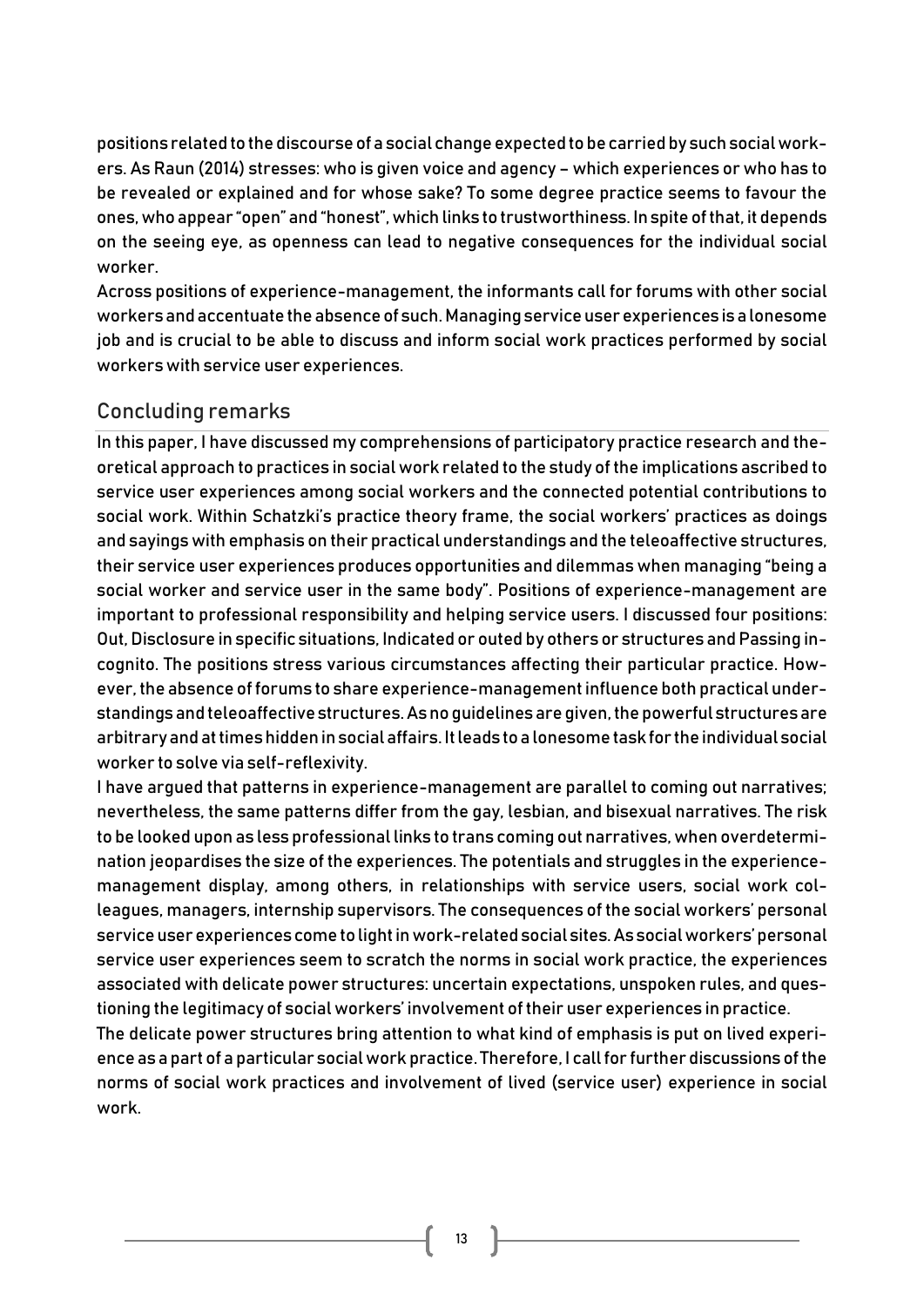#### <span id="page-14-0"></span>Bibliography

- Ahmed, S. (2017): "Conclusion 2: A killjoy manifesto", In *Living a Feminist Life*, Durham and London: Duke University Press, pp. 251-268.
- Alcoholics Anonymous: The Twelve Steps of Alcoholics Anonymous, Alcoholics Anonymous, viewed 6th of November 2018:<https://www.alcoholics-anonymous.org.uk/about-aa/the-12-steps-of-aa>
- Andersen, M. L., Brandt, L. I. and Uggerhøj, L. (2017): "Inddragelse i praksis om et praksisforsknings-projekt", in Uden for Nummer, No. 35, pp. 4-15
- Berger, R. (2015): "Now I see it, now I don't: researcher's position and reflexivity in qualitative research", In Qualitative Research, 15(2), pp. 219–234.
- Camacho, D. (2016): "Blurring boundaries: An emotionally aware caregiver, social worker, and researcher", In Qualitative Social Work, 15 (5–6), pp. 682–695.
- Epstein, I., Fisher, M., Julkunen, I[., Uggerhøj, L.,](http://vbn.aau.dk/en/persons/lars-uggerhoej(eb53caa5-e26c-41ab-b42a-c4c19b6cd423).html) J. Austin, M., & Sim, T. (2015): ["The New York Statement on the Evolv](http://vbn.aau.dk/en/publications/the-new-york-statement-on-the-evolving-definition-of-practice-research-designed-for-continuing-dialogue(0c974a91-55cd-4fae-98ee-e90fcf26f1b2).html)[ing Definition of Practice Research Designed for Continuing Dialogue: A Bulletin From the 3rd Inter](http://vbn.aau.dk/en/publications/the-new-york-statement-on-the-evolving-definition-of-practice-research-designed-for-continuing-dialogue(0c974a91-55cd-4fae-98ee-e90fcf26f1b2).html)[national Conference on Practice Research"](http://vbn.aau.dk/en/publications/the-new-york-statement-on-the-evolving-definition-of-practice-research-designed-for-continuing-dialogue(0c974a91-55cd-4fae-98ee-e90fcf26f1b2).html), in Research on Social Work Practice, 25(6), pp. 711-714.
- Haraway, D. (1988): "Situated Knowledges: The Science Question in Feminism and the Privilege of Partial Perspective", In Feminist Studies, Vol. 14, No. 3, (autumn), pp. 575-599
- Helsinki Forum Group (2014): ["Helsinki Statement on social work practice research"](http://www.tandfonline.com/doi/full/10.1080/2156857X.2014.981426) In Nordic Social Research 4.1: pp. 1–7
- Jabbar, A. (2011): "Language, power and implications for interprofessional collaboration: reflections on a transition from social work to medicine", In Journal of Interprofessional Care, 25(6), pp. 447–448.
- Julkunen, I. and L. Uggerhøj (2016): "Negotiating Practice Research", in Journal of Teaching in Social Work, 36:1, pp. 6-10
- Korsbek, L. (2013a): "Speaking out Illness Insight and Recovery: How Important is Illness Insight in Peoples' Recovery Process?" in American Psychological Association, Vol. 36, No. 3, pp. 222–225
- Korsbek, L. (2013b): "Disclosure: What is the point and for whom?" in Journal of Mental Health, 22:3, pp. 283-290
- Korsbek, L. (2016): "Corecovery: Mental health recovery in a dynamic interplay between humans in a relationship", in American Journal of Psychiatric Rehabilitation, Vol. 19, No. 3, pp. 196–205
- Leathard, A. (2007): "Models for interprofessional collaboration", In A. Leathard (Ed.), Interprofessional Collaboration: From Policy to Practice in Health and Social Care (pp. 93-118). Routledge.
- Manning, J. (2014): "Communicating Sexual Identities: A typology of Coming Out", In Sexuality & Culture, 19(1), pp. 122-138
- Markard, M. K. Holzkamp, and O. Dreier (2004): "PraksisPortræt En guide til analyse af psykologpraksis", In Nordiske Udkast, Vol. 2, pp. 5-22, Odense: Syddansk Universitets Forlag
- MB forløbet: Medarbejder med Brugererfaring, MB forløbet, viewed 5th of November 201[8 http://xn--mbforlbet](http://mbforl%C3%B8bet.dk/medarbejder-med-brugererfaring-mb/)[q8a.dk/medarbejder-med-brugererfaring-mb/](http://mbforl%C3%B8bet.dk/medarbejder-med-brugererfaring-mb/)
- Närhi, K. (2016): "The changing understandings of the 'person in environment' in organizing public social work practice", In Matthies, A.-L., & Närhi, K. (Eds.), The ecosocial transition of societies: The contribution of social work and social policy, Oxford: Routledge.
- Nurius, P.S., & S. P. Kemp (2014): "Transdisciplinarity and Translation: Preparing Social Work Doctoral Students for High Impact Research", In Research on Social Work Practice, 24(5), pp. 625-635.
- Plummer, K. (1995): Telling Sexual Stories, London: Routledge
- Raun, T. (2012): Out Online trans self-representation and community building on YouTube, Roskilde: Roskilde Universitet.